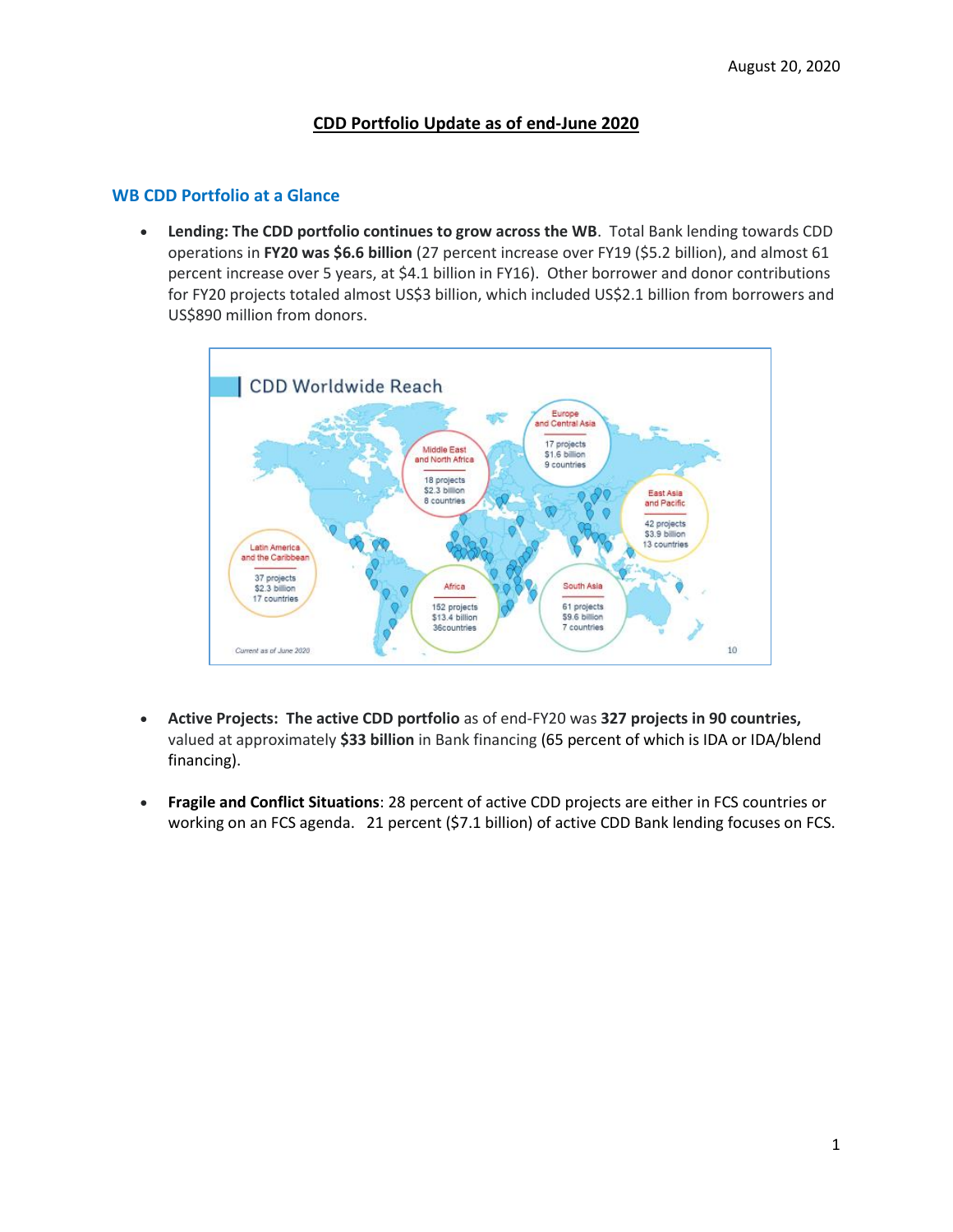# **CDD Portfolio Detailed Update**

• **Total IBRD/IDA lending towards CDD projects approved over the past ten years** (**between FY11-20) is \$42.5 billion** (averaging \$4.2 billion per year) **to 521 projects** (including 121 Additional Financing**)**. See Table 1 below.



**Table 1: The World Bank's CDD Portfolio (New Lending) FY11-20**

- **New CDD lending for FY20 amounted to \$6.6 billion to 78 projects** (including 15 Additional Financing and 7 Recipient-Executed trust-funded projects) **in 51 countries<sup>1</sup> ,** of which \$182 million was for Recipient-Executed TF activities**.** Annual CDD lending has increased steadily over the past five years as indicated in Table 1 above. FY20 lending of \$6.6 billion was a 27 percent increase over FY19 (\$5.2 billion), and almost 61 percent higher than five years earlier (4.1 billion in FY16). There has been a 45 percent increase in lending from FY16 (which was \$4.4 billion) to FY20. **CDD lending for FY20 amounted to 11 percent of Bankwide lending** which was \$58.9 billion. (Over the past 10 years CDD lending has averaged approximately 10 percent of Bankwide lending). **FY20 lending included 25 FCV Projects in 17 countries** (including 5 Additional Financing projects), **totaling \$2 billion**, with three-quarters in AFR, followed by EAP, LCR, and SAR.
- **Other Borrower and donor financing** (consisting of Bank-Administered trust funds and Recipient-Executed trust funds as well as government co-financing) **for CDD projects approved in FY20 totaled \$3 billion over the life of the project** (\$2.2 billion from Borrowers --including \$536 million for the China Forest EcoSystem Improvement in the Yangtse River Basin Program;

<sup>&</sup>lt;sup>1</sup> FY20 saw CDD projects approved in several new countries, including Kiribati, Mauritania, Samoa, Serbia, South Sudan, St. Maarten and Zimbabwe.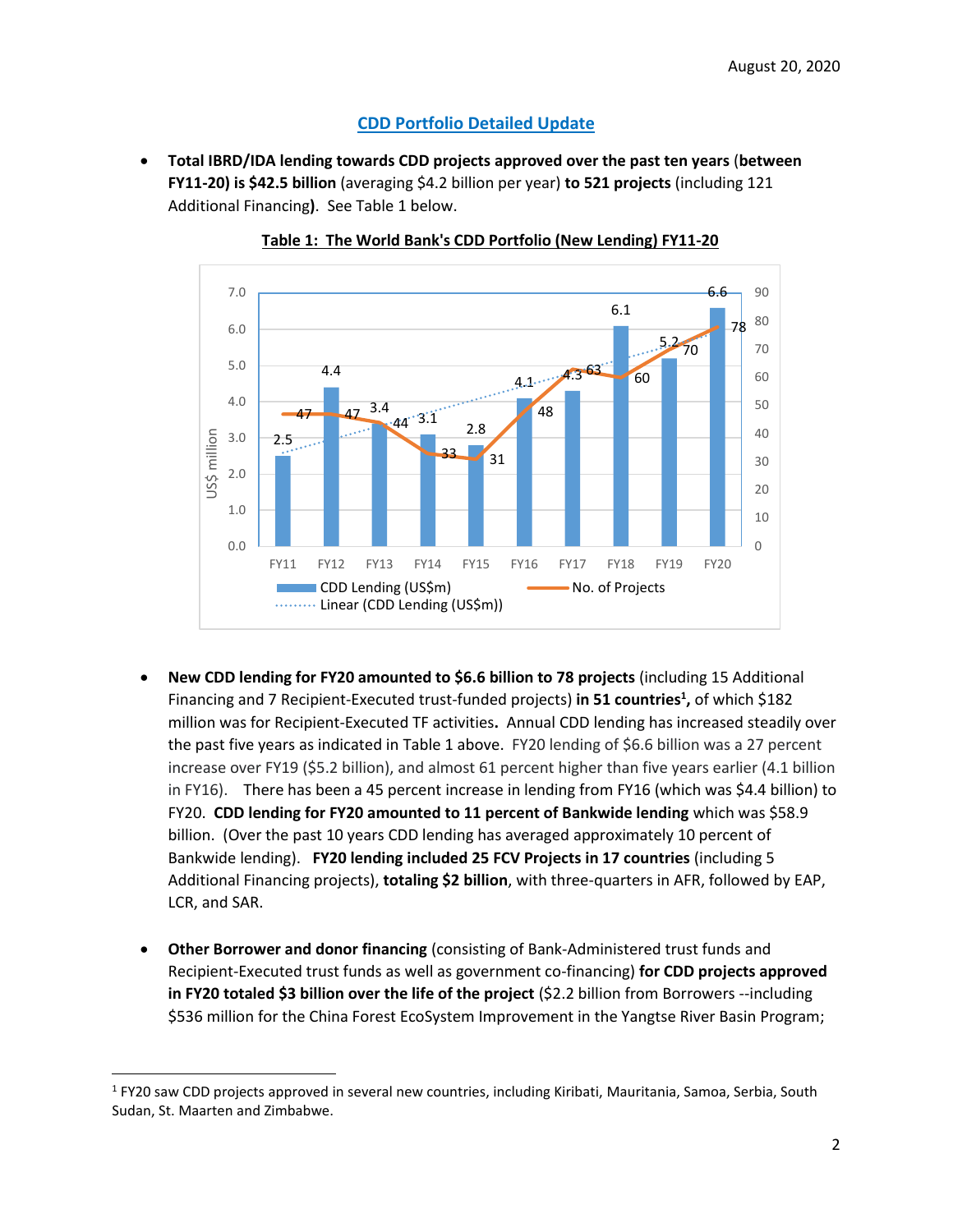\$346 million for the Morocco Municipal Performance Program and \$226 million for the Indonesia Improvement of Solid Waste Management Program-- and \$0.8 billion from donors).<sup>2</sup>

# *Active Project Portfolio*

**As of end-June 2020, there were 327 active projects** (excluding 51 Additional Financing projects) **in 90 countries<sup>3</sup>** . **Total active project lending** comes to approximately **\$33 billion in Bank funding** (65 percent of which is IDA or IDA/Blend). **An additional \$33.8 billion** was provided by borrowers and other donors (\$30.1 billion by borrowers, of which \$20.5 billion was from the Indian government for the FY16 approved Swachh Bharat Rural Sanitation Flagship Program and \$1.3 billion was from the Indonesian government for the National Slum Upgrading Program, and \$3.7 billion from other donors).

## *Regional Active CDD Portfolio*

**Regional CDD lending** volumes and project numbers for the active portfolio are shown in Table 2 below. **AFR** (\$13.4 billion) continues to have the largest lending volume, followed by **SAR** (\$9.6 billion), then **EAP** (\$3.9 billion). CDD lending in other regions remains relatively smaller as reflected in **LCR** and **MNA**  (both \$2.3 billion), and **ECA** (\$2.1 billion). All regions, apart from SAR have all seen increased CDD lending in FY20 compared with FY19 (see Table 3 for Regional lending trends).



#### **Table 2: Regional Distribution of Active Projects - June 2020**

<sup>&</sup>lt;sup>2</sup> Note that these are indicative figures taken from the PADs on project approval, and do not account for any changes or variations in Borrower or Donor financing that occur during implementation over the life of the project. <sup>3</sup> A recent comprehensive review of projects conducted for the COVID-19 exercise in May 2020 led to the inclusion as CDD of 68 projects approved in previous years (including several local government projects), resulting in increased CDD lending numbers for fiscal years FY15 – FY19, along with an increase in the number of countries with CDD projects.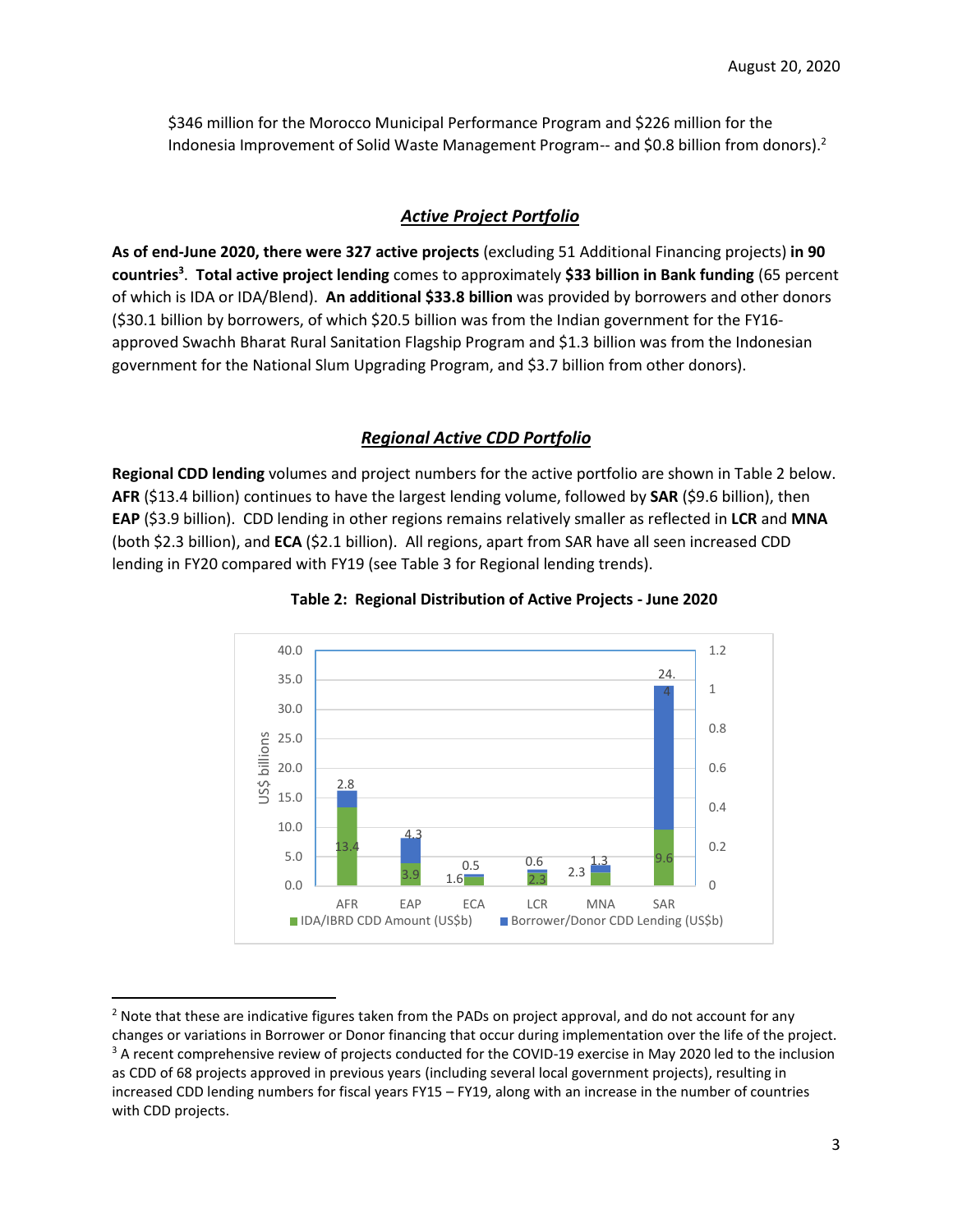

**Table 3: Regional IBRD/IDA CDD Lending Trends – FY16-20**

- **AFR has the largest active portfolio** in terms of both Bank lending volume and number of projects, (\$13.4 billion with 152 projects of which 19 are Recipient-Executed trust funds, in 36 countries). About a third of the active CDD projects are over \$100 million, with the majority of projects having smaller lending amounts. For projects approved in FY20, Africa accounted for \$3.1 billion going to 32 projects (including 7 Additional Financing and one Recipient-Executed TF) in 20 countries (47 percent of the FY20 Bankwide CDD lending volume). One-third of the FY20 Africa CDD projects are over \$100 million, including two large projects - the DRC STEP Second Additional Financing for \$445 million, and the Tanzania Productive Social Safety Net II Project for \$450 million.
- **SAR is next** (\$9.6 billion with 61 projects, 6 of which are Recipient-Executed trust funds, in 7 countries, with over half of the CDD lending in India). Although SAR has fewer projects than AFR, 55 percent of projects are over \$100 million (six projects are over \$300 million, including the previously mentioned India Swachh Bharat Rural Sanitation Flagship Program approved for IBRD funding of \$1.5 billion in FY16). In FY20, SAR had nine projects (including one Additional Financing and one Recipient-Executed TF) approved in Bangladesh, India and Pakistan totaling \$869 million, with five projects being \$100 million or more (three in Bangladesh and two in India).
- **EAP** (\$3.9 billion with 42 projects, 6 of which are Recipient-Executed trust funds, in 13 countries). About 40 percent of EAP's CDD Bank lending volume comes from Indonesia with eight ongoing projects, including the FY13 Rural Water Supply and Sanitation Project (\$536 million with two AF projects) and the FY18 Indonesia Nutrition project (\$400 million). The FY14 Philippines National CDD Project for \$478 million is still ongoing, but is expected to close in December 2020. In FY20, 13 projects (including four Additional Financing and two Recipient-Executed TFs) were approved totaling \$837 million, five of which were for \$100 million or more (China Forest Ecosystem Improvement in the Upper Reaches of Yangtze River Basin Program for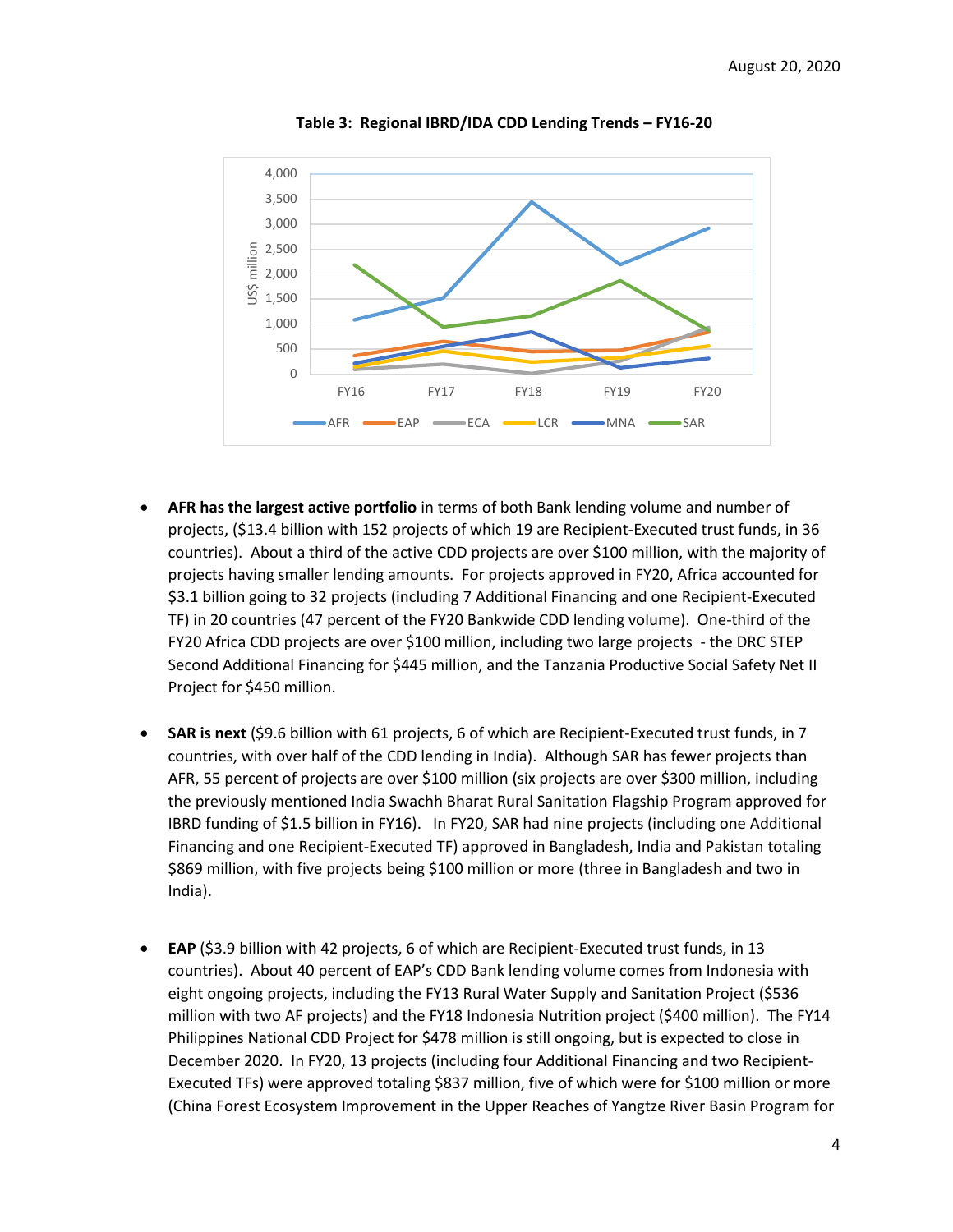\$150 million; Indonesia Improvement of Solid Waste Management Project for \$100 million; Myanmar Maternal and Child Cash Transfers for Improved Nutrition for \$100 million; Myanmar National Food and Agriculture System Projects for \$200 million; and Vietnam Vinh Long City Urban Development for \$143 million). Other ongoing projects are found in Kiribati, Lao PDR, Mongolia, Samoa, Solomon Islands and Timor Leste, most under \$30 million.

- **LCR** (\$2.3 billion from 37 projects, 6 of which are Recipient-Executed trust funds, in 17 countries). The majority of active projects in LCR tend to be under \$100 million, with about a quarter over \$100 million (including several Agriculture projects in Brazil, and other projects in Argentina, Bolivia, El Salvador and Paraguay). In FY20, 10 new projects, five of which are Recipient-Executed TFs, were approved totaling \$561 million, almost half of which went towards three projects in Brazil.
- **MNA** (\$2.3 billion from 18 projects, 8 of which are Recipient-Executed trust funds, in 8 countries). 72 percent of the active portfolio consists of several large programs in seven countries (Djibouti, Egypt, Iraq, Morocco, Tunisia, West Bank Gaza, and Yemen), along with smaller Recipient-Executed trust fund activites in Jordan. Three projects (including two Additional Financing) were approved in FY20 totaling \$310 million, including the Morocco Municipal Performance Program for \$300 million, and two smaller Additional Financing projects in Djibouti and Jordan (the latter being a Recipient-Executed TF).
- **ECA** (\$1.6 billion from 17 projects in 9 countries). Almost 60 per cent of the CDD lending portfolio comes from four projects in Uzbekistan. Turkey has one project over \$100 million, and the region has several smaller projects in Armenia, Kosovo, Kyrgyz Republic, North Macedonia, Romania, Serbia and Tajikistan. In FY20, ECA had seven projects approved (including one Additional Financing) totaling \$930 million, including The Turkey Municipal Services Improvement Program (\$149 million); Uzbekistan Agriculture Modernization Project (\$500 million); and Uzbekistan Prosperous Villages Project (100 million).

# *Sectoral CDD Portfolio*

**Sectoral Lending: The largest Bank-funded CDD portfolios continue to be in Agriculture** (\$10.4 billion) as can be seen in Table 4 below. The former Social, Urban and Rural (URS) Global Practice has now been divided into two, namely Urban, Resilience and Land (URS), and Social Development (SOC). **Urban, Resilience and Land** has the second largest portfolio (\$7.6 billion), followed by **Water**  (\$5.0 billion). These are followed by **Social Protection** (\$3.6 billion), **Social** (3.2 billion), **Environment** (\$1.8 billion) and **Other** (Digital Development, Education, Governance, Health and Nutrition, and Transport  $-$  \$ 1.4 billion). Borrower/ Donor CDD funding is significant in the Water active portfolio (\$22.8 billion), mainly due to the \$20.5 billion provided by the Indian Government for the previously mentioned Swachh Bharat Rural Sanitation Flagship Program approved in 2016.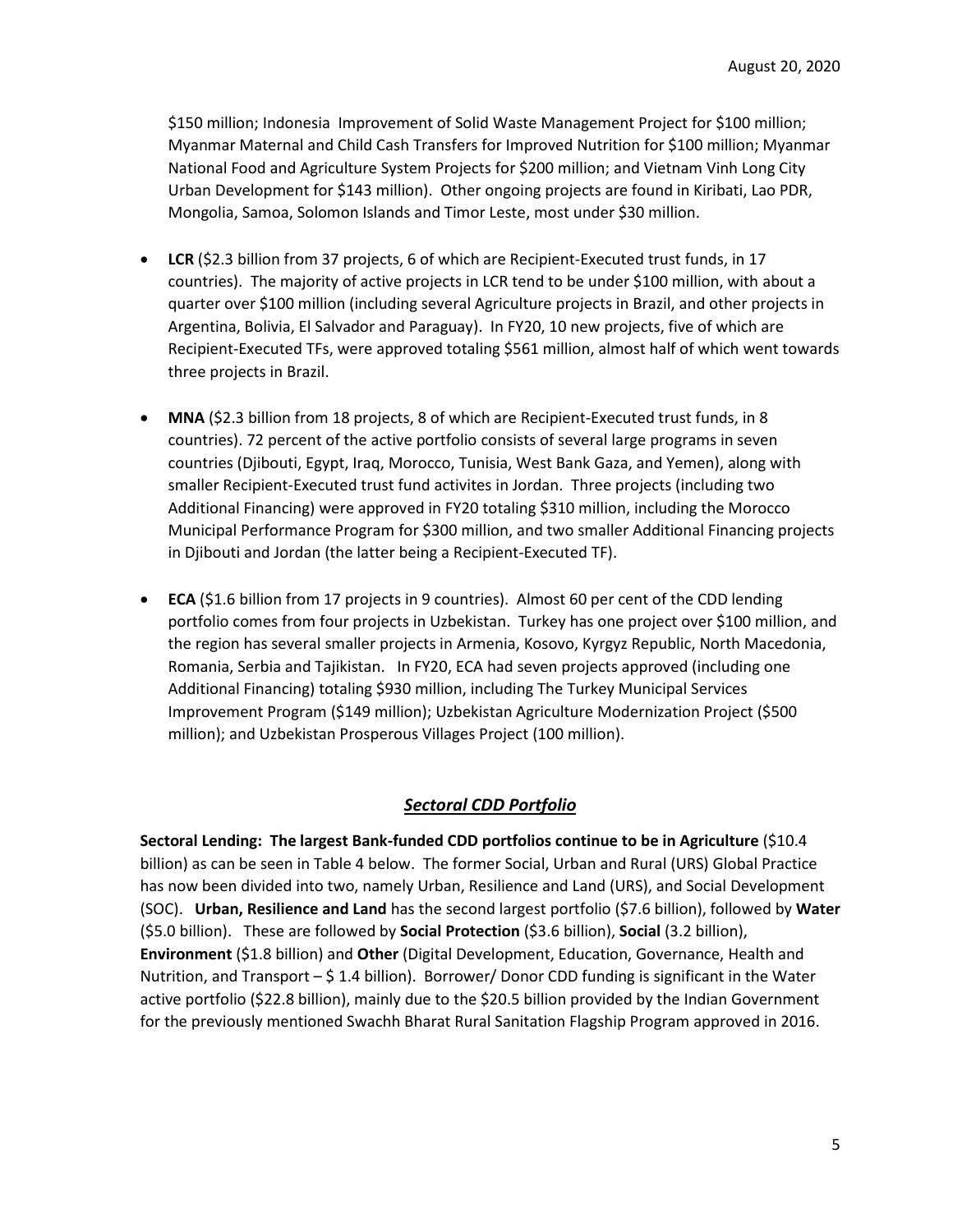

### **Table 4: Sectoral Distribution of Active Projects - July 2020**

- **Agriculture** (\$10.4 billion from 101 projects, 8 of which are Recipient-Executed trust funds) accounts for almost a third of the CDD active lending portfolio. In terms of CDD lending amounts, AFR and SAR account for close to three-quarters of the AGR portfolio, with over \$4.1 billion (39 percent) of CDD lending in SAR, and \$3.5 billion in AFR (34 percent). The balance is distributed between LCR with \$1.2 billion (12 percent) and other ongoing projects in EAP, ECA and MNA. 38 percent of agriculture projects have Bank CDD lending amounts over \$100 million, including five FY19- approved projects, and nine FY20-approved projects in AFR, EAP, ECA, LCR and SAR.
- **Urban, Resilience and Land** (\$7.6 billion from 58 projects, 6 of which are Recipient-Executed trust funds). AFR has the largest URS CDD active lending portfolio with \$2.7 billion (36 percent, with large urban projects in Ethiopia, Cameroon, Nigeria, Uganda and Tanzania). SAR is next with almost \$2 billion (26 percent) with most of the projects in Bangladesh, India and Pakistan; and MNA is \$1.7 billion (22 percent) with large projects in Egypt, Morocco and Tunisia. Other projects are also ongoing in LCR, EAP and ECA. In FY20, 17 URS projects were approved (with four being Additional Financing). Seven projects were in Africa, with the rest in ECA, EAP, MNA, and SAR. Four of the approved projects were over \$100 million (Bangladesh Emergency Multi-Sector Rohingya Crisis Response Project AF for \$100 million; Morocco Municipal Performance Program for \$300 million; Somalia Crisis Recovery Project for \$137.5 million; and Vietnam Vinh Long City Urban Development Project for \$142.7 million).
- **Water** (\$5 billion from 31 projects). Over half of the Water CDD portfolio has projects over \$100 million, with SAR being the largest with \$2.6 billion of CDD Bank lending (52 percent, the majority going to projects in India, including the \$1.5 billion IBRD-funded Swachh Bharat Mission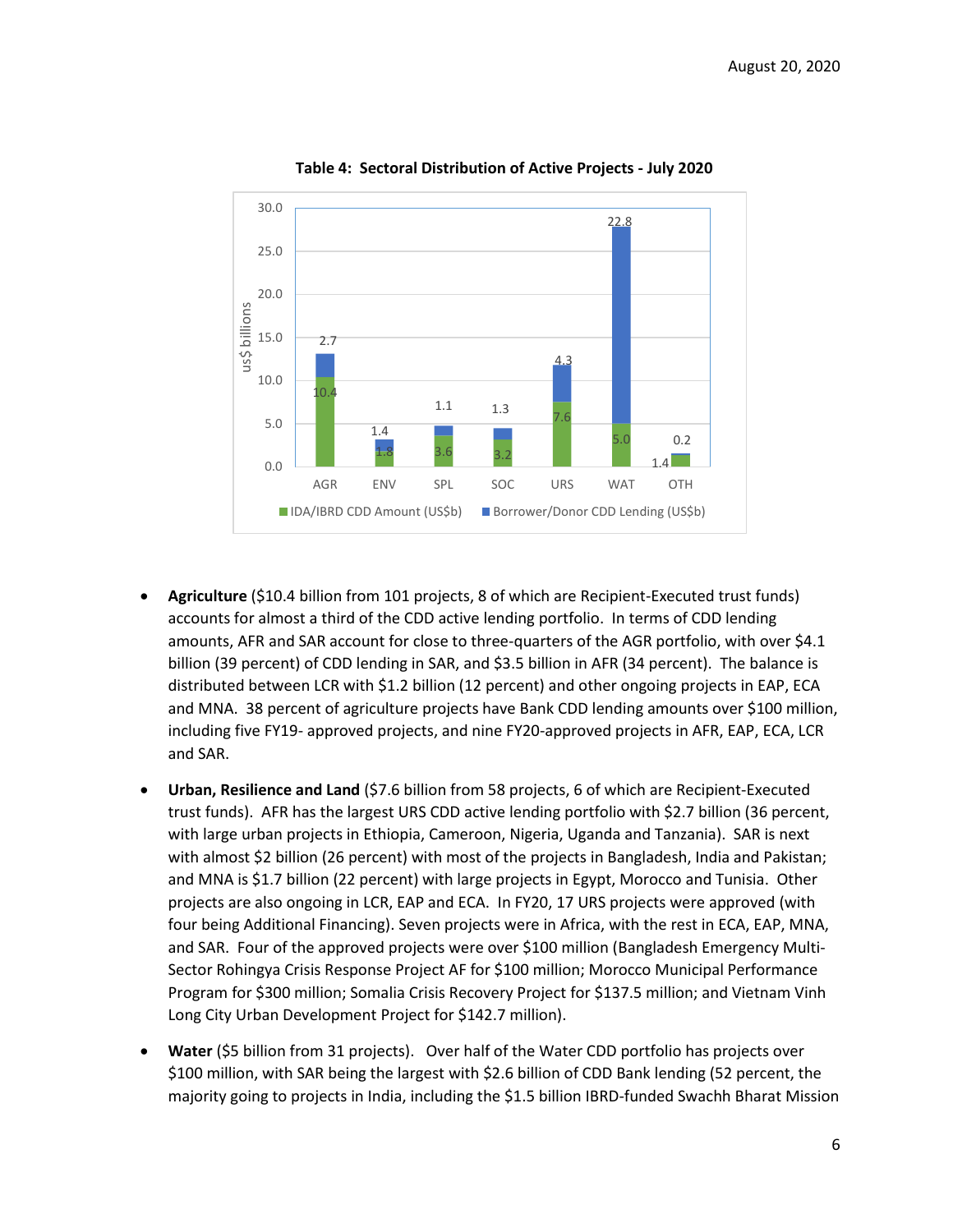Support Operation). AFR has \$1.6 billion (32 percent, including large WSS projects in Benin, Burkina Faso, Tanzania and Uganda). Other activities are ongoing in EAP (\$0.6 billion) with the large PAMSIMAS project in Indonesia, and the remaining projects are in ECA (\$174 million in Kyrgyz Republic and Turkey), MNA (\$21 million in Tunisia) and LCR (\$16 million in Honduras). In FY20, seven projects were approved totaling \$503 million, of which three were over \$100 million (two in Bangladesh and one in Turkey).

- **Social Protection** (\$3.6 billion from 33 projects, 3 of which are Recipient-Executed trust funds). AFR with \$2.8 billion has 77 percent of the SPL CDD active portfolio, with large projects in DRC, Malawi, Nigeria, Ethiopia, Tanzania and Uganda. Other activities are ongoing in EAP, ECA, LCR, MNA and SAR. In FY20, 10 projects (including 4 Additional Financing) totaling \$1.2 billion were approved in AFR, ECA, EAP and LCR. These included two large projects in AFR (\$450 million for the Tanzania Productive Social Safety Net II Project and \$445 million for the DRC STEP Second Additional Financing).
- **Social Development** (\$3.2 billion from 35 projects, including 3 small Recipient-Executed trust fund projects under \$5 million). EAP accounts for 44 percent of the active Social Development portfolio, with \$1.4 billion from 9 projects (mainly in Indonesia, Myanmar, and Philippines, the latter due to close end-December 2020). AFR is next, with \$1.1 billion from 13 projects (34 percent of the Social CDD portfolio) which work mainly in FCV settings and focus on displacement and socio-economic inclusion of refugees and vulnerable communities. SAR with \$407 million and ECA with \$183 million each has five projects; LCR has one project for \$80 million; while MNA has \$10 million from two projects. In FY20, Social Development had eight projects approved (including four Additional Financing) totaling US\$377 million. Apart from two large projects (Lake Chad Lake Chad Region Recovery and Development Project for \$170 million, and Uzbekistan Prosperous Villages for \$100 million), the projects were small (one for \$60 million, and the rest under \$25 million).
- **Environment** (\$1.8 billion from 45 projects, 20 of which are Recipient-Executed trust funds), with the largest project being the FY19 approved Ethiopia Climate Action through Landscape Management PforR for \$335 million. In FY20, ENV had 11 projects approved (including two Additional Financing and four Recipient-Executed TFs) for \$500 million in AFR and EAP and one in LCR which is a Recipient-Executed trust fund.
- The **Digital Development, Education**, **Governance, Health and Nutrition**, and **Transport Sectors,**  all combine to lend \$1.4 billion to 24 ongoing CDD projects. 41 percent of CDD lending from these projects is in the AFR region, 29 percent in EAP (with two projects including the Indonesia Investing in Nutrition Project for \$400 million), with the remaining spread among the other regions. Seven new projects were approved in FY20 in Digital Development, Governance, HNP, and Transport, totalling \$334 million in CDD lending. The largest of these projects is the Malawi Governance to Enable Service Delivery Project with \$100 million in CDD lending.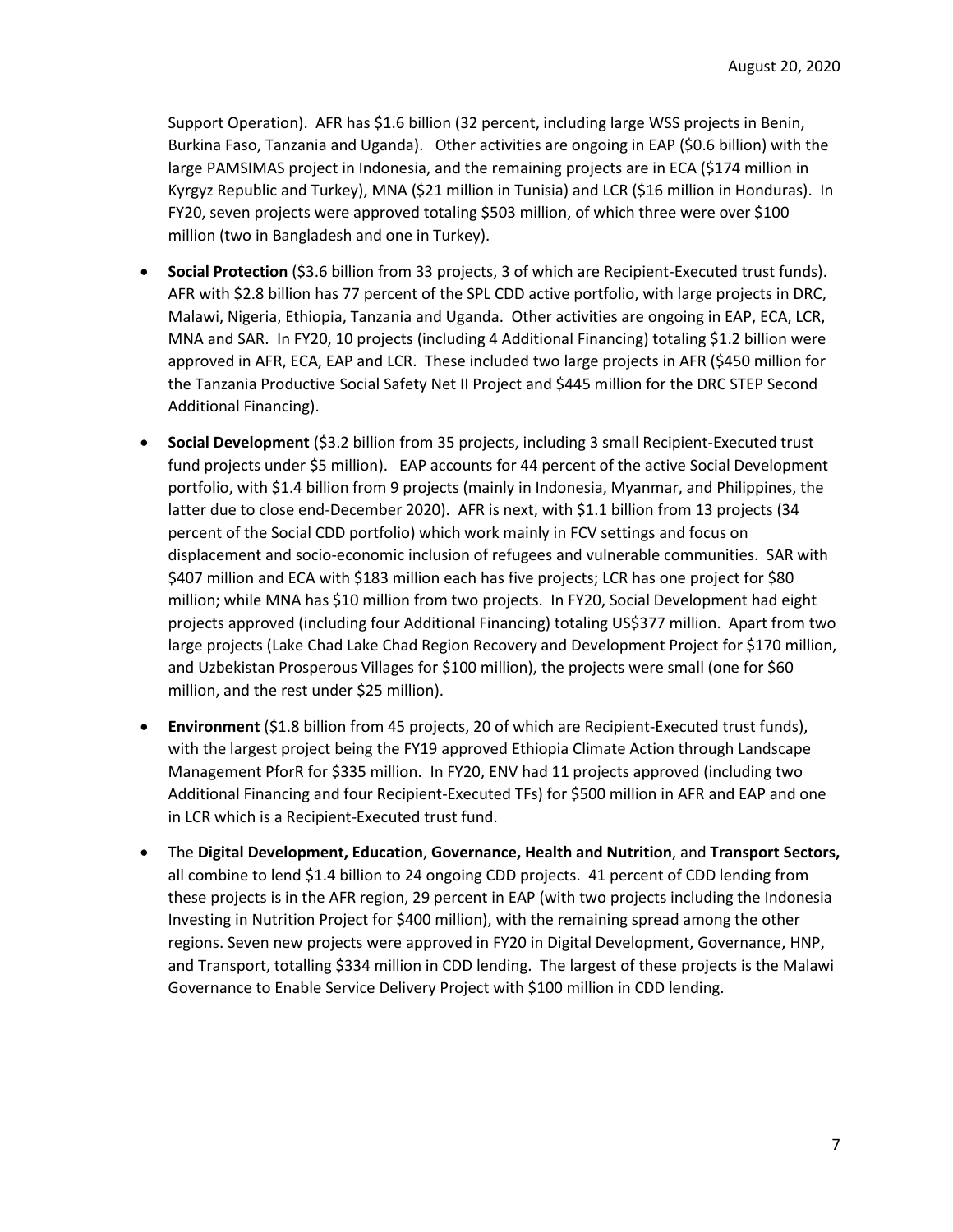## **CDD in Situations of Fragility, Conflict and Violence (FCV)**

FCV projects include those in countries on the annual Harmonized List of Fragile Situations and others with projects targeted at IDP, refugee or conflict zones. More recently, these designations are indicated in the Project Appraisal Document by a checkmark in either the 'Fragile State' or 'Fragile within a non-Fragile Country' or 'Conflict' boxes listed under the Financing and Implementation Modalities. **As of end-June 2020, the global active CDD-FCV portfolio** covered almost half of the countries with CDD projects (42 of the 90 countries). The CDD portfolio covers 27 of the 37 countries (73 percent) on the FY20 List of Fragile and Conflict Situations, as well as 15 other countries which were either on earlier harmonized lists of fragile situations when projects began (e.g. Cote d'Ivoire, Djibouti, Nepal, Guinea, Sierra Leone, Togo) or are countries where projects are targeted at IDPs, refugees, or conflict zones (e.g., Bangladesh, Kenya, the Kyrgyz Republic, Pakistan, Tajikistan, Uganda).

|            | IDA/IBRD<br><b>CDD</b> Lending<br>(US\$ <sub>m</sub> ) | Borrower/Other<br><b>Donors CDD</b><br>Lending (US\$m) | No. of<br>Projects<br>(excluding<br>AF) | <b>FCV or IDP</b><br>Countries |
|------------|--------------------------------------------------------|--------------------------------------------------------|-----------------------------------------|--------------------------------|
| <b>AFR</b> | 4,270.4                                                | 278.2                                                  | 54                                      | 26                             |
| EAP        | 965.5                                                  | 291.1                                                  | 9                                       | 4                              |
| <b>ECA</b> | 91.1                                                   | 0.0                                                    | 3                                       | 3                              |
| <b>LCR</b> | 109.2                                                  | 11.2                                                   | 4                                       | 1                              |
| <b>MNA</b> | 794.3                                                  | 110.6                                                  | 10                                      | 5                              |
| <b>SAR</b> | 890.6                                                  | 1,049.6                                                | 11                                      | 3                              |
| Total      | 7,121.1                                                | 1,740.7                                                | 91                                      | 42                             |

## **Active CDD-FCV Projects as of end-June 2020**

- **As of end-June 2020, the CDD-FCV portfolio was 28 percent of the active CDD portfolio in terms of number of projects (**91 out of 327 active projects), **covering 47 percent of the countries with CDD projects** (42 of 90 countries). **CDD-FCV Bank lending was \$7.1 billion** (21 percent of the active CDD Portfolio lending, of which IDA financing is \$6.4 billion and IBRD financing is \$0.7 billion), along with an additional **\$1.7 billion** provided by borrowers and other donors.
- **The active CDD-FCV portfolio has increased since FY15 - both in volume of CDD lending and in number of projects**. CDD-FCV lending volume more than doubled from FY15 to FY20. At end-FY15 there were 37 active CDD FCV projects in 26 countries totaling \$3.2 billion, compared with FY20 (91 active projects totaling \$7.1 billion in 42 countries). Over the past few years the volume of CDD lending approved each fiscal year to FCV countries has increased, from \$0.7 billion in FY17, to \$1.5 billion in FY19, to \$2 billion in FY20.
- **AFR, as of end-FY20, had about 60 percent of the CDD-FCV active portfolio in terms of country coverage** (27 of the 43 FCV countries), **numbers of projects** (54 out of 91 projects) and **lending amounts** (**\$4.3 billion** of the \$7.1 billion of Bank CDD-FCV lending). 17 FCV projects were approved in FY20 (including 4 AF projects) totaling US\$1.5 billion.